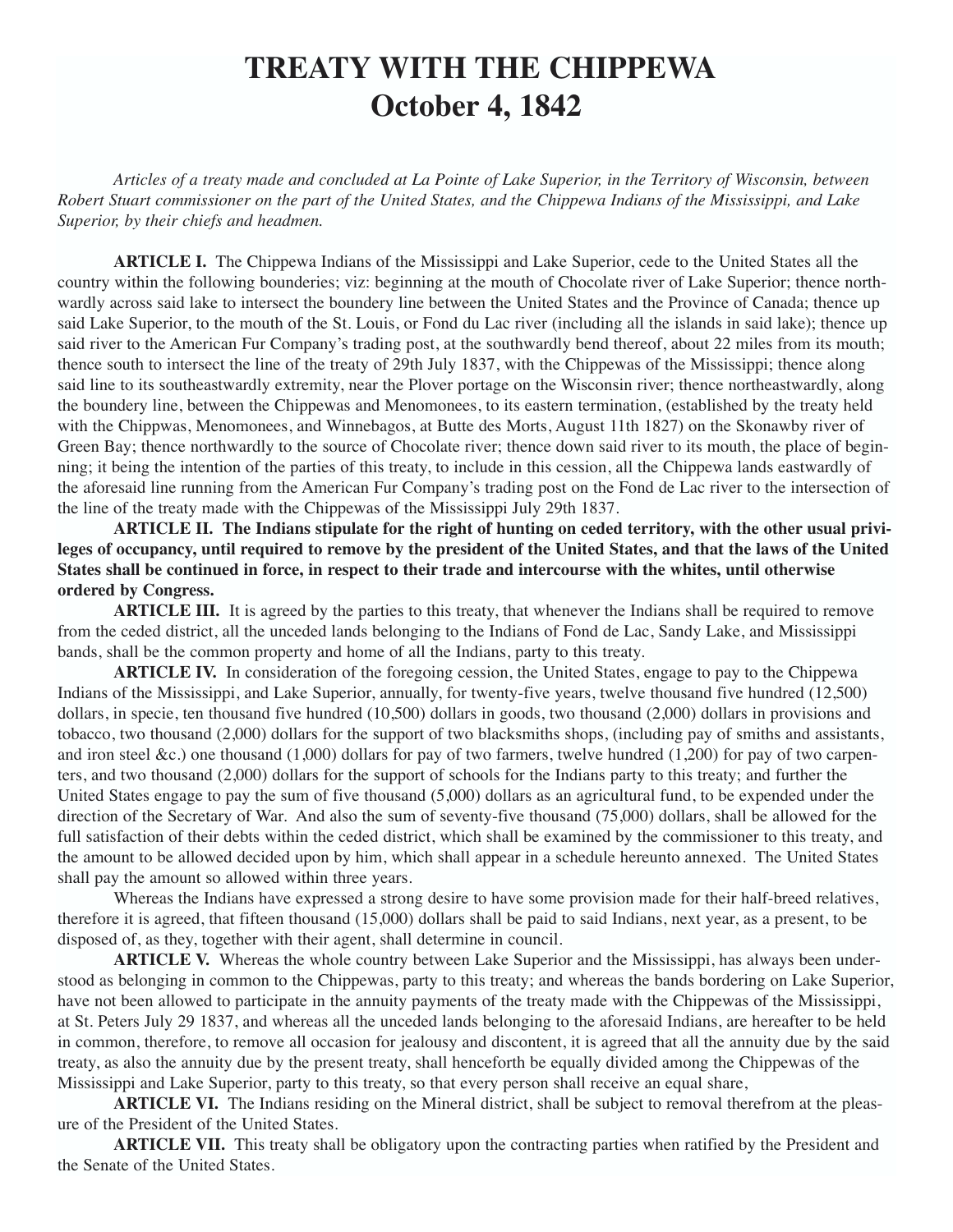In testimony whereof the said Robert Stuart commissioner, on the part of the United States, and the chiefs and headmen of the Chippewa Indians of the Mississippi and Lake Superior, have hereunto set their hands, at La Pointe of Lake Superior, Wisconsin Territory this fourth day of October in the year of our Lord one thousand eight hundred and forty-two

## *Robert Stuart, Commissioner Jno. Hulbert, Secretary*

| Crow wing River, | Po go ne gi shik,        | 1st chief. |
|------------------|--------------------------|------------|
| Do.              | Son go com ick,          | 2d do.     |
| Sandy Lake,      | Ka non do ur uin zo,     | 1st do.    |
| Do.              | Na tum e gaw bon,        | $2d$ do.   |
| Gull Lake,       | Ua bo jig,               | 1st do.    |
| Do.              | Pay pe si gon de bay,    | $2d$ do.   |
| Red Ceder Lake,  | Kui ui sen shis,         | 1st do.    |
| D <sub>0</sub> . | Ott taw wance,           | $2d$ do.   |
| Po ke gom maw,   | Bai ie jig,              | $1st$ do.  |
| Do.              | Show ne aw,              | $2d$ do.   |
| Wisconsin River, | Ki uen zi,               | 1st do.    |
| Do.              | Wi aw bis ke kut te way, | 2d do.     |
| Lac de Flambeau, | A pish ka go gi,         | 1st do.    |
| Do.              | May tock cus e quay,     | 2d do.     |
| Do.              | She maw gon e,           | $2d$ do.   |
| Lake Bands,      | Ki ji ua be she shi,     | 1st do.    |
| Do.              | Ke kon o tum,            | $2d$ do.   |
| Fon du Lac,      | Shin goob,               | $1st$ do.  |
| Do.              | Na gan nab,              | $2d$ do.   |
| Do.              | Mong o zet,              | $2d$ do.   |
| La Pointe,       | Citchi waisky,           | 1st do.    |
| Do.              | Mi zi,                   | 2d do.     |
| Do.              | Ta qua gone e,           | $2d$ do.   |
| Onlonagan,       | O kon di kan,            | 1st do.    |
| Do.              | Kis ke taw wac,          | $2d$ do.   |
| Ance,            | Pe na shi,               | $1st$ do.  |
| Do.              | Guck we san sish,        | 2d do.     |
| Vieux Desert,    | Ka she osh e,            | 1st do.    |
| Do.              | Medge waw gwaw wot,      | 2d do.     |
| Mille Lac,       | Ne qua ne be,            | 1st do.    |
| Do.              | Ua shash ko kum,         | 2d do.     |
| Do.              | No din,                  | $2d$ do.   |
| St. Croix,       | Be zhi ki,               | $1st$ do.  |
| Do.              | Ka bi na be,             | $2d$ do.   |
| Do.              | Ai aw bens,              | 2d do.     |
| Snake River,     | Sha go bi,               | 1st do.    |
| Chippewa River,  | Ua be she shi,           | 1st do.    |
|                  | Que way zhan sis,        | 2d do.     |
| Lac Courtulle,   | Ne na nang eb,           | 1st do.    |
| Do.              | Be bo kon uen,           | $2d$ do.   |
| Do.              | Ki uen zi.               | 2d do.     |

In presence of– Henry Blancford, interpreter. Samuel Ashmun, interpreter. Justin Rice.